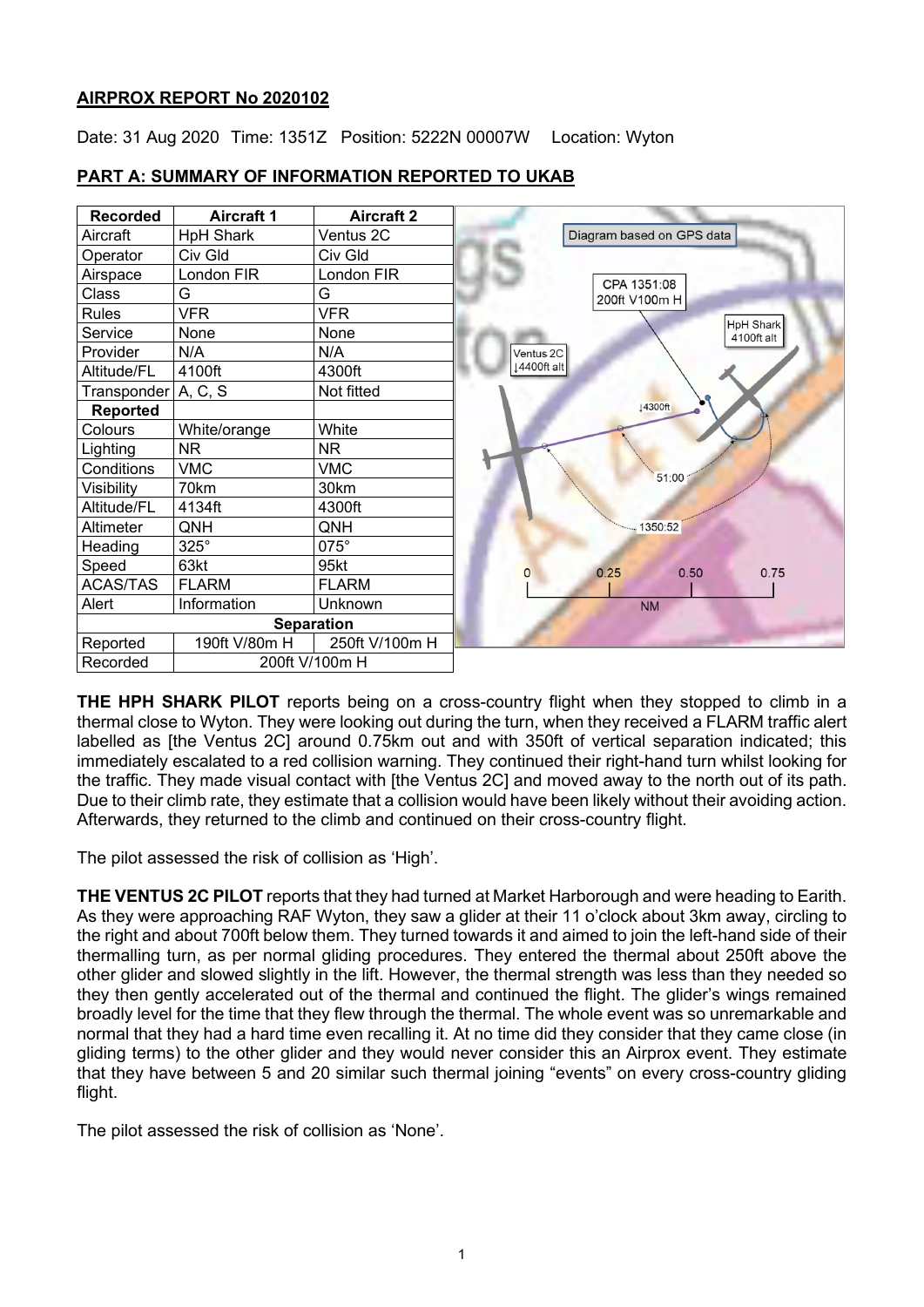# **Factual Background**

The weather at Cambridge was recorded as follows:

METAR EGSC 311350Z 02004KT CAVOK 18/04 Q1022=

#### **Analysis and Investigation**

#### **UKAB Secretariat**

Analysis of the NATS radar replay was undertaken which confirmed that both gliders were tracked on the radar – the HpH Shark with both primary and secondary radar and the Ventus 2C as a primary-only contact. A screenshot of the NATS radar picture at 1350:20 (approximately 50sec prior to CPA) is provided at Figure 1 below for context but was not used to assess the CPA as the radar replay cannot measure lateral separations inferior to 0.1NM. The GPS log files provided by the pilots of both gliders were used for the purpose of establishing the CPA as these enabled a more accurate track comparison to be made.





The HpH Shark pilot established in right-hand turns in a thermal at 1348:20 and remained largely over the same point on the ground  $(+ 0.2$ NM) until 1351:04, when they ceased turning and tracked slightly further north before turning back towards the thermal activity at 1351:12. The Ventus 2C tracked towards the thermal from the west and continued in an easterly direction, entering the area in which the HpH Shark pilot was thermalling at 1351:08 and exiting at 1351:16. CPA was measured at 1351:08 with a vertical separation of 200ft and a horizontal separation of 100m.

The HpH Shark and Ventus 2C glider pilots shared an equal responsibility for collision avoidance and not to operate in such proximity to other aircraft as to create a collision hazard. [1](#page-1-0) If the incident geometry is considered as converging then the Ventus 2C glider pilot was required to give way to the HpH Shark glider.<sup>[2](#page-1-1)</sup>

<span id="page-1-0"></span><sup>1</sup> SERA.3205 Proximity.

<span id="page-1-1"></span><sup>&</sup>lt;sup>2</sup> SERA.3210 Right-of-way (c)(2) Converging.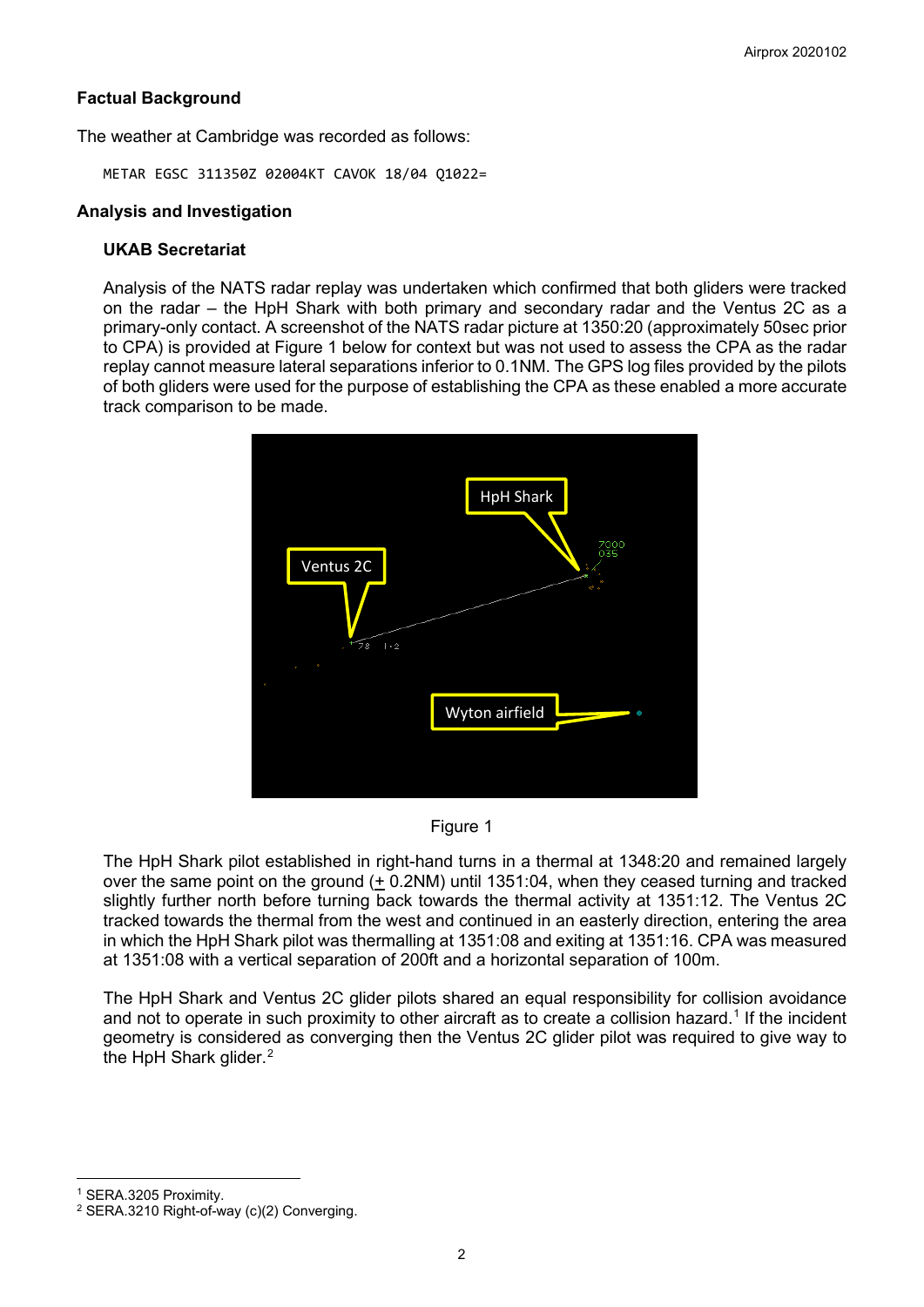# **Comments**

#### **BGA**

A glider joining another in a thermal can produce FLARM warnings; this is the system working as designed, to assist directed lookout. In this case, although the Shark pilot was concerned by the track of the Ventus, the flightpaths and achieved vertical separation were not unusual.

#### **Summary**

An Airprox was reported when an HpH Shark glider and a Ventus 2C glider flew into proximity over Wyton at 1351Z on Monday 31<sup>st</sup> August 2020. Both pilots were operating under VFR in VMC; neither pilot was in receipt of an Air Traffic Service.

# **PART B: SUMMARY OF THE BOARD'S DISCUSSIONS**

Information available consisted of reports from both pilots, radar photographs/video recordings, reports from the air traffic controllers involved and reports from the appropriate operating authorities. Relevant contributory factors mentioned during the Board's discussions are highlighted within the text in bold, with the numbers referring to the Contributory Factors table displayed in Part C.

Due to the exceptional circumstances presented by the coronavirus pandemic, this incident was assessed as part of a 'virtual' UK Airprox Board meeting where members provided a combination of written contributions and dial-in/VTC comments.

The Board first discussed the actions of the two glider pilots, and heard from a glider pilot member that this encounter could be considered to be quite normal in gliding terms. The member informed the Board that FLARM units will transmit a calculation of a predicted track based upon the flight parameters at the time of transmission. On this occasion, the Ventus pilot would have lowered the nose of their aircraft to accelerate towards the thermal, which would have then generated a flight vector within the FLARM calculations that would have put the Ventus into conflict with the Shark and generated the collision alarm (**CF1**); the FLARM algorithms cannot account for the fact that, on reaching the thermal, the Ventus pilot would then have raised the nose of their aircraft again in order to reduce forward speed and remain in the thermal activity. The Board agreed that the Ventus pilot had been following the standard gliding procedures for joining a thermal; however, and given the concern on the part of the Shark pilot regarding the proximity of the Ventus (**CF3**), some members thought that the Ventus pilot should have generated more lateral separation between the two aircraft. The Board judged that the Ventus pilot clearly believed that they had allowed enough separation (**CF2**), but the Shark pilot was not content with what they perceived as a conflict and so had had to take action to extend out of the thermal to generate more separation.

Turning to the risk involved in this event, the Board was grateful to both pilots for supplying their GPS log files as this had permitted an accurate assessment of the relative tracks, altitudes and the collision risk to be made. The Board noted that, in absolute terms, this had been a relatively close encounter (200ft vertical and 100m horizontal separation). However, this event had involved two gliders operating in accordance with standard procedures, where the Ventus pilot joining the thermal had simply positioned themselves a little too close to the Shark aircraft already established in the thermal for the Shark pilot to be comfortable. Members agreed that 'safe separation' can often be a subjective matter, but in this case it had been clear to the Board that no risk of collision had existed because the Ventus pilot had been visual with the Shark from a range of approximately 3km. Members agreed that normal safety standards and parameters for glider operations had pertained and that this Airprox warranted a Risk Category E.